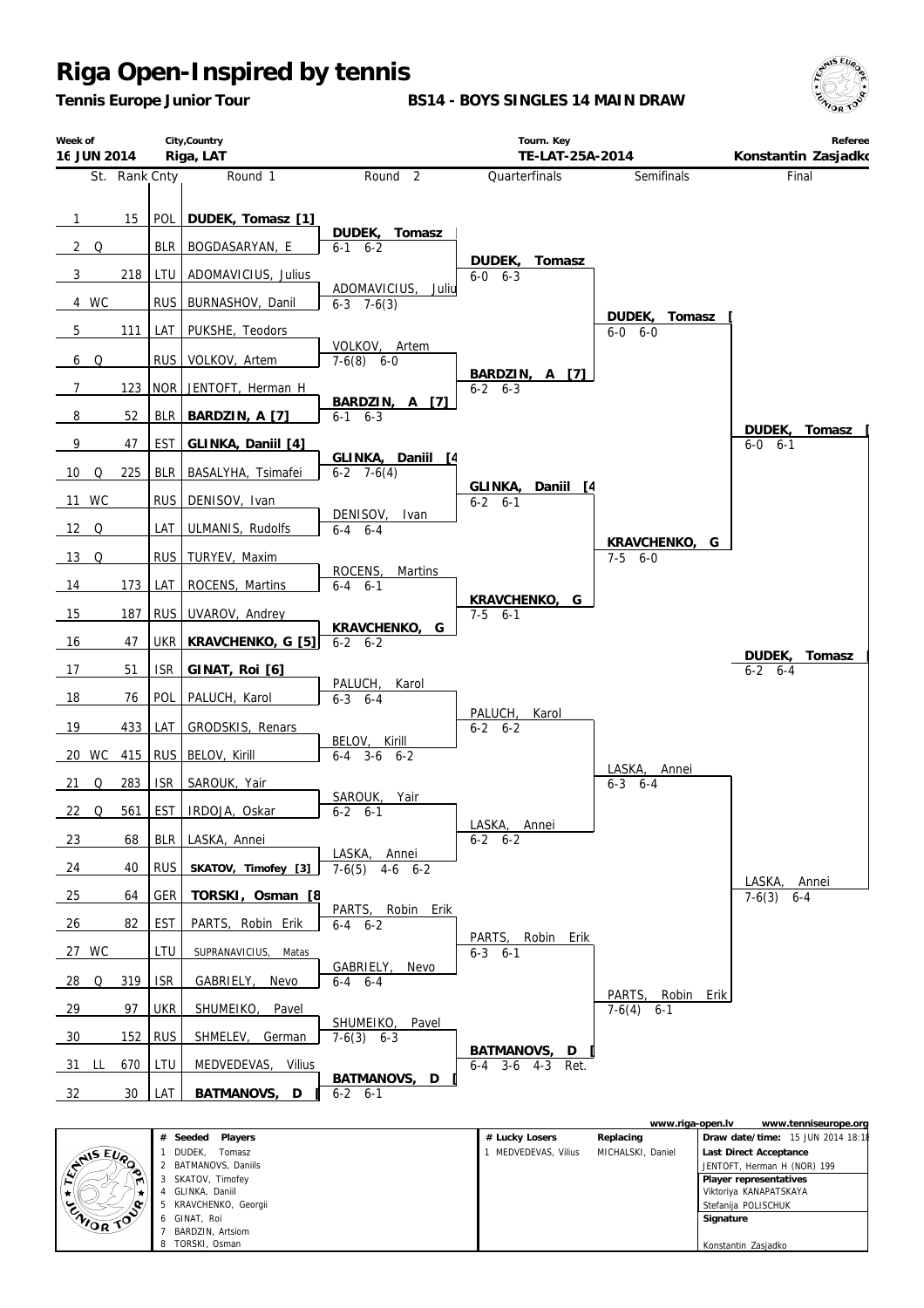*Tennis Europe Junior Tour*

#### **BS14 - BOYS SINGLES 14 QUALIFYING**



| Week of<br>16 JUN 2014 |               |                  | City, Country<br>Riga, LAT | Tourn. Key<br>TE-LAT-25A-2014            | Referee<br>Konstantin Zasjadko           |
|------------------------|---------------|------------------|----------------------------|------------------------------------------|------------------------------------------|
|                        | St. Rank Cnty |                  | Round 1                    | Finals                                   | Qualifiers                               |
|                        | 225           | BLR              |                            |                                          |                                          |
| $\overline{1}$         |               |                  | BASALYHA, Tsimafei [1]     | BASALYHA, Tsimafei [1]                   |                                          |
| $\overline{2}$         |               |                  | Bye                        |                                          | BASALYHA, Tsimafei [1]                   |
| 3                      |               | <b>EST</b>       | VARV, Danver Hans          | STREIMIKIS, Tadas                        | $6 - 1$ $6 - 3$                          |
| 4                      |               | LTU              | STREIMIKIS, Tadas          | $7-56-1$                                 |                                          |
| $\overline{5}$         | 283           | <b>ISR</b>       | SAROUK, Yair [2]           | SAROUK, Yair [2]                         |                                          |
| 6                      |               | <b>RUS</b>       | BAGMANOV, Amir             | $6-1$ $6-2$                              | SAROUK, Yair [2]                         |
| $\overline{7}$         |               | LAT              | PUSMUCANS, Patriks         |                                          | $6 - 0 6 - 0$                            |
| 8                      |               | <b>EST</b>       | DVORJANINOV, Daniel        | PUSMUCANS, Patriks<br>$6 - 3$ $6 - 4$    |                                          |
| 9                      | 297           | EST              | SEEMAN, Johannes [3]       |                                          |                                          |
| 10                     |               | RUS <sup>I</sup> | VOLKOV, Artem              | VOLKOV, Artem<br>$6-1$ $6-3$             |                                          |
| 11                     |               | LAT              | AKSENOKS, Rudolfs          |                                          | VOLKOV, Artem<br>$6 - 0, 6 - 0$          |
| 12                     |               | <b>POL</b>       | BANKOWSKI, Olgierd         | AKSENOKS, Rudolfs<br>$6 - 0 6 - 1$       |                                          |
| 13                     | 314           |                  | RUS YANIN, Nikita [4]      |                                          |                                          |
|                        |               |                  |                            | YANIN, Nikita [4]                        |                                          |
| 14                     |               | BLR              | YANUSHKEVICH, Igor         | $6 - 26 - 0$                             | ULMANIS, Rudolfs                         |
| 15                     |               | LTU              | VYSNIAUSKAS, Justas        | ULMANIS, Rudolfs                         | $7-6(2)$ 6-3                             |
| 16                     |               | LAT              | ULMANIS, Rudolfs           | $7-6(2)$ 6-2                             |                                          |
| 17                     | 319           | LTU              | CIPKUS, Ignas [5]          | BOGDASARYAN, Evgeniy                     |                                          |
| 18                     |               | <b>BLR</b>       | BOGDASARYAN, Evgeniy       | $6-47-6(0)$                              |                                          |
| 19                     |               | <b>RUS</b>       | CHERNYSHEV, Nikolay        |                                          | BOGDASARYAN, Evgeniy<br>$6 - 4$ $6 - 3$  |
| 20                     |               | LAT              | NIKUSHINS, Sergejs         | NIKUSHINS, Sergejs<br>$6-1$ $6-2$        |                                          |
| 21                     | 319           | <b>ISR</b>       | GABRIELY, Nevo [6]         |                                          |                                          |
| 22                     |               | LAT I            | AUSLANDS, Janis            | GABRIELY, Nevo [6]<br>$6 - 3 6 - 1$      |                                          |
| 23                     |               | EST              | REITER, Tobias             |                                          | GABRIELY, Nevo [6]<br>$6 - 3 \, 6 - 2$   |
| 24                     | 603           | <b>BLR</b>       | KHITROU, Daniil [9]        | KHITROU, Daniil [9]<br>$6-0, 6-0$        |                                          |
|                        | 391           |                  |                            |                                          |                                          |
| 25                     |               | <b>BLR</b>       | MATSIUSH, Aliaksey [7]     | CAPKEVICS, Valters                       |                                          |
| 26                     |               | LAT              | CAPKEVICS, Valters         | $6-1$ 6-4                                | TURYEV, Maxim                            |
| 27                     |               | <b>RUS</b>       | TURYEV, Maxim              | TURYEV, Maxim                            | $3-6$ 6-2 6-0                            |
| 28                     | 916           | EST              | SUVI, Kevin [11]           | $6-1$ $6-2$                              |                                          |
| 29                     | 561           | EST              | IRDOJA, Oskar [8]          | IRDOJA, Oskar [8]                        |                                          |
| 30                     |               | LAT              | <b>KRAUKLIS, Kristaps</b>  | $6-16-0$                                 |                                          |
| 31                     |               | ITA              | STARACE, Edoardo Antonio   |                                          | IRDOJA, Oskar [8]<br>$6 - 4 \quad 6 - 3$ |
| 32                     | 670           | <b>LTU</b>       | MEDVEDEVAS, Vilius [10]    | MEDVEDEVAS, Vilius [10]<br>$6 - 3 6 - 0$ |                                          |

|                    | # Seeded Players   |                       | # Alternates | Replacing | Draw date/time: 13 JUN 2014 18:53 |
|--------------------|--------------------|-----------------------|--------------|-----------|-----------------------------------|
|                    | BASALYHA, Tsimafei | 9 KHITROU, Daniil     |              |           | Last Direct Acceptance            |
| $x^{\text{NIS E}}$ | 2 SAROUK, Yair     | 10 MEDVEDEVAS, Vilius |              |           | All in                            |
| m                  | SEEMAN, Johannes   | 11 SUVI, Kevin        |              |           | Player representatives            |
|                    | YANIN, Nikita      |                       |              |           | Artsiom CHERKASAU                 |
|                    | CIPKUS, Ignas      |                       |              |           | Juliya POPYK                      |
| CNIOR TO           | 6 GABRIELY, Nevo   |                       |              |           | Signature                         |
|                    | MATSIUSH, Aliaksey |                       |              |           |                                   |
|                    | 8 IRDOJA, Oskar    |                       |              |           | Konstantin Zasjadko               |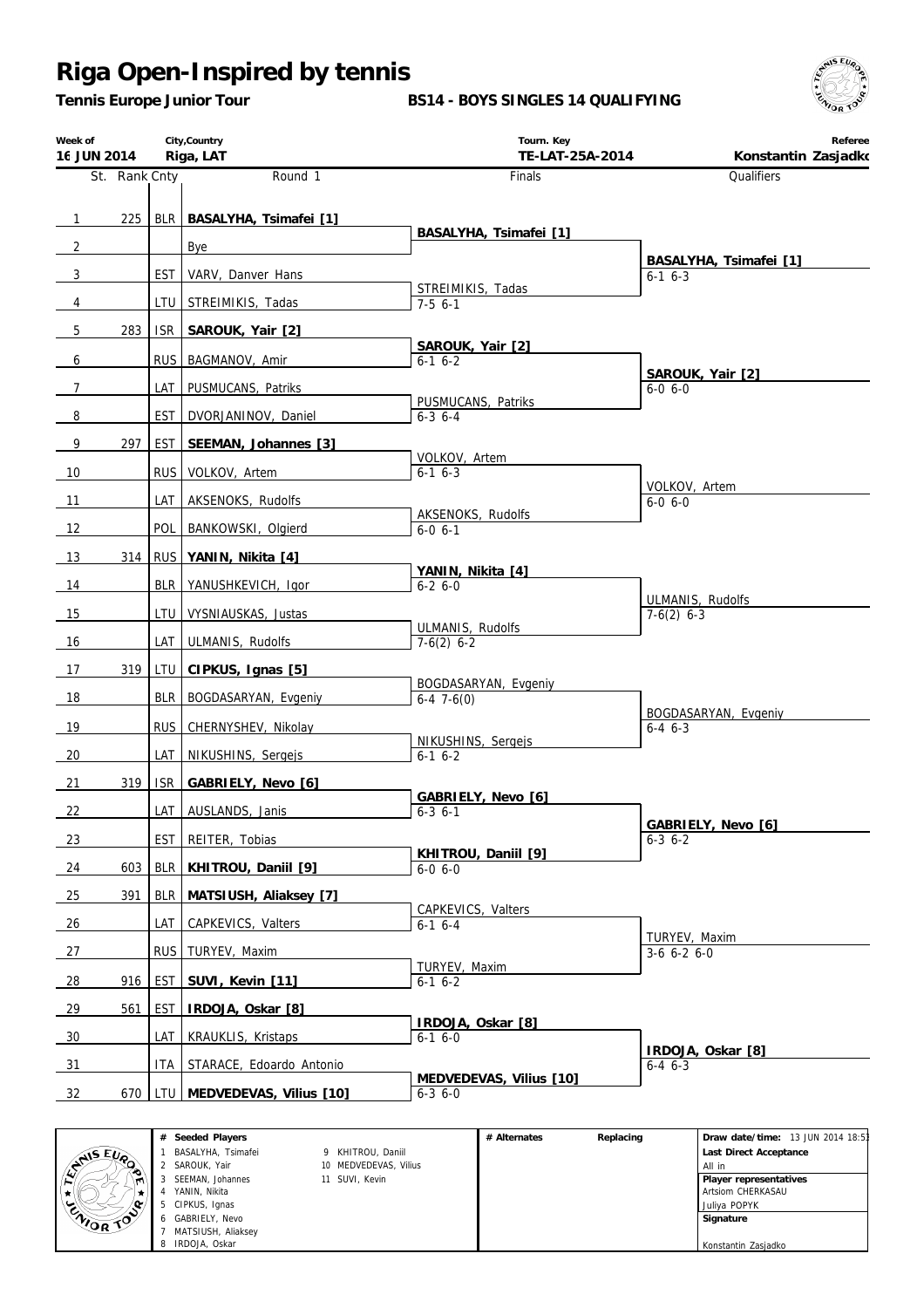*Tennis Europe Junior Tour*

**GS14 - GIRLS SINGLES 14 MAIN DRAW**





|           |   |                      |                | www.riga-open.ly |                             | www.tenniseurope.org              |
|-----------|---|----------------------|----------------|------------------|-----------------------------|-----------------------------------|
|           | # | Seeded Players       | # Lucky Losers | Replacing        |                             | Draw date/time: 15 JUN 2014 18:19 |
| ANS EVRO  |   | STAMAT, Vitalia      |                |                  | Last Direct Acceptance      |                                   |
|           |   | GRIB, Ekaterina      |                |                  | KUKUSHKINA, Aisha (RUS) 304 |                                   |
| m         |   | TETRUASHVILI, Ilana  |                |                  | Player representatives      |                                   |
|           |   | PAULENKA, Katyarina  |                |                  | Viktoriya KANAPATSKAYA      |                                   |
| ENIOR TOP |   | DAUJOTAITE, Iveta    |                |                  | Stefanija POLISCHUK         |                                   |
|           |   | 6 SHVARTSMANN, Darya |                |                  | Signature                   |                                   |
|           |   | JOUKANEN, Paula      |                |                  |                             |                                   |
|           |   | KAUL, Maria Lota     |                |                  | Konstantin Zasjadko         |                                   |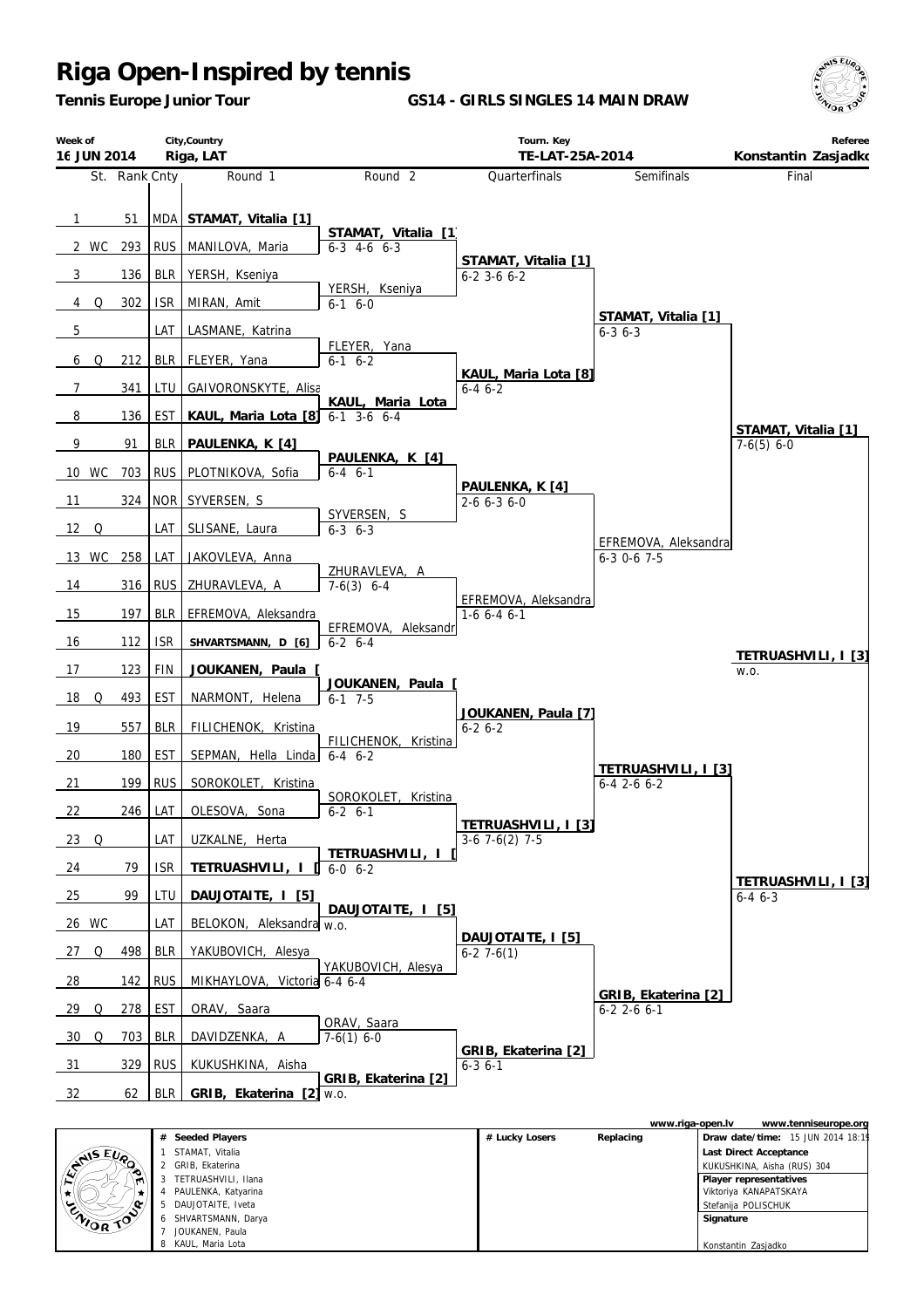*Tennis Europe Junior Tour*

#### **GS14 - GIRLS SINGLES 14 QUALIFYING**



| Week of<br>16 JUN 2014      |               |            | City, Country<br>Riga, LAT                     |                                               | Tourn. Key<br>TE-LAT-25A-2014          | Referee<br>Konstantin Zasjadko         |
|-----------------------------|---------------|------------|------------------------------------------------|-----------------------------------------------|----------------------------------------|----------------------------------------|
|                             | St. Rank Cnty |            | Round 1                                        | Round <sub>2</sub>                            | Finals                                 | Qualifiers                             |
| 1                           | 212           |            | BLR FLEYER, Yana [1]                           |                                               |                                        |                                        |
| 2                           |               |            | Bye                                            | FLEYER, Yana [1]                              | FLEYER, Yana [1]                       |                                        |
| 3<br>$\overline{4}$         |               | EST<br>LAT | PETERSON, Susanna<br>ZAHARE, Kristiana Linda   | ZAHARE, Kristiana Linda                       | $3-6$ 6-4 6-1                          |                                        |
| 5                           |               |            | Bye                                            | $6-16-0$                                      |                                        | FLEYER, Yana [1]                       |
| 6                           |               | <b>RUS</b> | ZHILTSOVA, Polina                              | ZHILTSOVA, Polina                             | IGNATJEVA, M [13]                      | $7-56-2$                               |
| 7                           |               |            | Bye                                            | IGNATJEVA, M [13]                             | $6-1$ $6-2$                            |                                        |
| $\overline{8}$<br>9         | 703<br>278    | LAT<br>EST | IGNATJEVA, M [13]<br>ORAV, Saara [2]           |                                               |                                        |                                        |
| 10                          |               |            | Bye                                            | ORAV, Saara [2]                               |                                        |                                        |
| 11                          |               | GBR        | SOUTHGATE, Sasha                               | LISOVSKA, Klaudija                            | ORAV, Saara [2]<br>$6-0, 6-1$          |                                        |
| 12<br>13                    |               | LAT        | LISOVSKA, Klaudija<br>Bye                      | $6 - 2 6 - 2$                                 |                                        | ORAV, Saara [2]                        |
| 14                          |               | LAT        | GRAUDINA, Rebeka                               | GRAUDINA, Rebeka                              |                                        | $2-6$ 6-3 6-1                          |
| 15                          |               |            | Bye                                            | MIRONOVA, A [12]                              | MIRONOVA, A [12]<br>$6-0, 6-0$         |                                        |
| 16                          | 653           | <b>RUS</b> | MIRONOVA, A [12]                               |                                               |                                        |                                        |
| 17<br>18                    | 302           | ISR.       | MIRAN, Amit [3]<br>Bye                         | MIRAN, Amit [3]                               |                                        |                                        |
| 19                          |               | LAT        | AKMANE, Annelija                               |                                               | MIRAN, Amit [3]                        |                                        |
| 20                          | 828           | <b>BLR</b> | VIARKHOUTSAVA, Iryna                           | VIARKHOUTSAVA, Iryna<br>$6-16-4$              | $6-1$ 7 $-6(3)$                        | MIRAN, Amit [3]                        |
| 21                          |               |            | Bye                                            | SAVVI, Kristina                               |                                        | $6-0$ 2-6 7-5                          |
| $\overline{22}$<br>23       |               | <b>RUS</b> | SAVVI, Kristina<br>Bye                         |                                               | PLIZNIK, Maria [9]                     |                                        |
| 24                          | 537           | EST        | PLIZNIK, Maria [9]                             | PLIZNIK, Maria [9]                            | $5-7$ 6-4 6-2                          |                                        |
| 25                          | 359           | <b>RUS</b> | SOLOMATINA, Arina [4]                          | SOLOMATINA, Arina [4]                         |                                        |                                        |
| 26                          |               |            | Bye<br>LICKEVICH, Elizabeth                    |                                               | SOLOMATINA, Arina [4]                  |                                        |
| 27<br>28                    |               | LAT<br>LTU | ANTONOVA, Vera                                 | ANTONOVA, Vera                                | $6 - 4 6 - 1$                          |                                        |
| 29                          |               |            | Bye                                            | $6 - 0, 6 - 0$                                |                                        | DAVIDZENKA, A [15]                     |
| 30                          |               | LAT        | GRUNDULE, Alise                                | GRUNDULE, Alise                               | DAVIDZENKA, A [15]                     | $2-6$ 6-4 6-0                          |
| 31<br>32                    | 703           | <b>BLR</b> | Bye<br>DAVIDZENKA, A [15]                      | DAVIDZENKA, A [15]                            | $6 - 0 6 - 1$                          |                                        |
| 33                          | 426           | <b>RUS</b> | MIRONOVA, Anastasia [5]                        |                                               |                                        |                                        |
| 34                          |               |            | Bye                                            | MIRONOVA, Anastasia [5]                       | JAKOVLEVA, Aleksandra                  |                                        |
| 35                          |               | LAT        | JAKOVLEVA, Aleksandra                          | JAKOVLEVA, Aleksandra                         | $6 - 2 6 - 2$                          |                                        |
| 36<br>37                    |               |            | UKR POPYK, Juliya<br>Bye                       | $4-6$ 7-5 6-1                                 |                                        | SLISANE, Laura                         |
| 38                          |               | LAT        | SLISANE, Laura                                 | SLISANE, Laura                                |                                        | $6-2$ 3-6 7-5                          |
| 39                          |               |            | Bye                                            | ALEKSANDROWICZ, K [11] 6-4 2-6 6-3            | SLISANE, Laura                         |                                        |
| 40<br>41                    | 563<br>426    | POL<br>EST | ALEKSANDROWICZ, K [11]<br>LIIVIK, Helene [6]   |                                               |                                        |                                        |
| 42                          |               |            | Bye                                            | LIIVIK, Helene [6]                            |                                        |                                        |
| 43                          |               | RUS I      | OREKHOVA, Dasha                                | OREKHOVA, Dasha                               | OREKHOVA, Dasha<br>$6-4$ $6-4$         |                                        |
| 44                          |               |            | ISR ZINN. Tal                                  | $6 - 3 \cdot 6 - 2$                           |                                        | UZKALNE, Herta                         |
| 45<br>46                    |               | LAT        | Bye<br>UZKALNE, Herta                          | UZKALNE, Herta                                |                                        | $7-6(5)$ 3-6 6-0                       |
| 47                          |               |            | Bye                                            |                                               | UZKALNE, Herta                         |                                        |
| 48                          | 563           | <b>BLR</b> | YAKIMAKHO, Alisa [10]                          | YAKIMAKHO, Alisa [10]                         | $6 - 3$ $6 - 0$                        |                                        |
| 49                          | 493           | <b>EST</b> | NARMONT, Helena [7]                            | NARMONT, Helena [7]                           |                                        |                                        |
| 50<br>51                    |               | FIN        | Bye<br>HAUTALAHTI, Erika                       |                                               | NARMONT, Helena [7]                    |                                        |
| 52                          |               | <b>RUS</b> | SILICH, Anna                                   | HAUTALAHTI, Erika                             | $3-6$ 6-4 6-0                          |                                        |
| 53                          |               |            | Bye                                            | $6 - 3$ $6 - 1$<br>VILKOVA, Miroslava         |                                        | NARMONT, Helena [7]<br>$6 - 3$ $6 - 3$ |
| $\overline{54}$             |               | LAT        | VILKOVA, Miroslava                             |                                               | VILKOVA, Miroslava                     |                                        |
| 55<br>56                    | 703           | <b>RUS</b> | <b>B</b> ve<br>MARIA, Paltova [14]             | MARIA, Paltova [14]                           | $7-56-4$                               |                                        |
| 57                          | 498           | <b>BLR</b> | YAKUBOVICH, Alesya [8]                         |                                               |                                        |                                        |
| 58                          |               |            | Bye                                            | YAKUBOVICH, Alesya [8]                        | YAKUBOVICH, Alesya [8]                 |                                        |
| 59                          |               | <b>RUS</b> | SKURATOVICH, Diana                             | SKURATOVICH, Diana                            | $6 - 3$ $6 - 2$                        |                                        |
| 60<br>61                    |               | LAT<br>LTU | JAKOVLEVA, Jelizaveta<br>TUMANOVICIUTE, Marija | $6-3$ $6-2$                                   |                                        | YAKUBOVICH, Alesya [8]                 |
| 62                          |               | LAT        | GELLER, Nicole                                 | GELLER, Nicole                                |                                        | $6 - 0 6 - 2$                          |
| 63                          |               |            | Bye                                            | $3-6$ $7-6(3)$ $6-2$<br>PASHAYEV, Rachel [16] | PASHAYEV, Rachel [16]<br>$7-5$ 2-6 7-5 |                                        |
| 64                          | 703           | <b>ISR</b> | PASHAYEV, Rachel [16]                          |                                               |                                        |                                        |
|                             |               |            | # Seeded Players                               |                                               | # Alternates<br>Replacing              | Draw date/time: 13 JUN 2014 18:5       |
| $\sqrt{S}$ $E_{U_{\Omega}}$ |               |            | 1 FLEYER, Yana                                 | 9 PLIZNIK, Maria                              |                                        | Last Direct Acceptance                 |

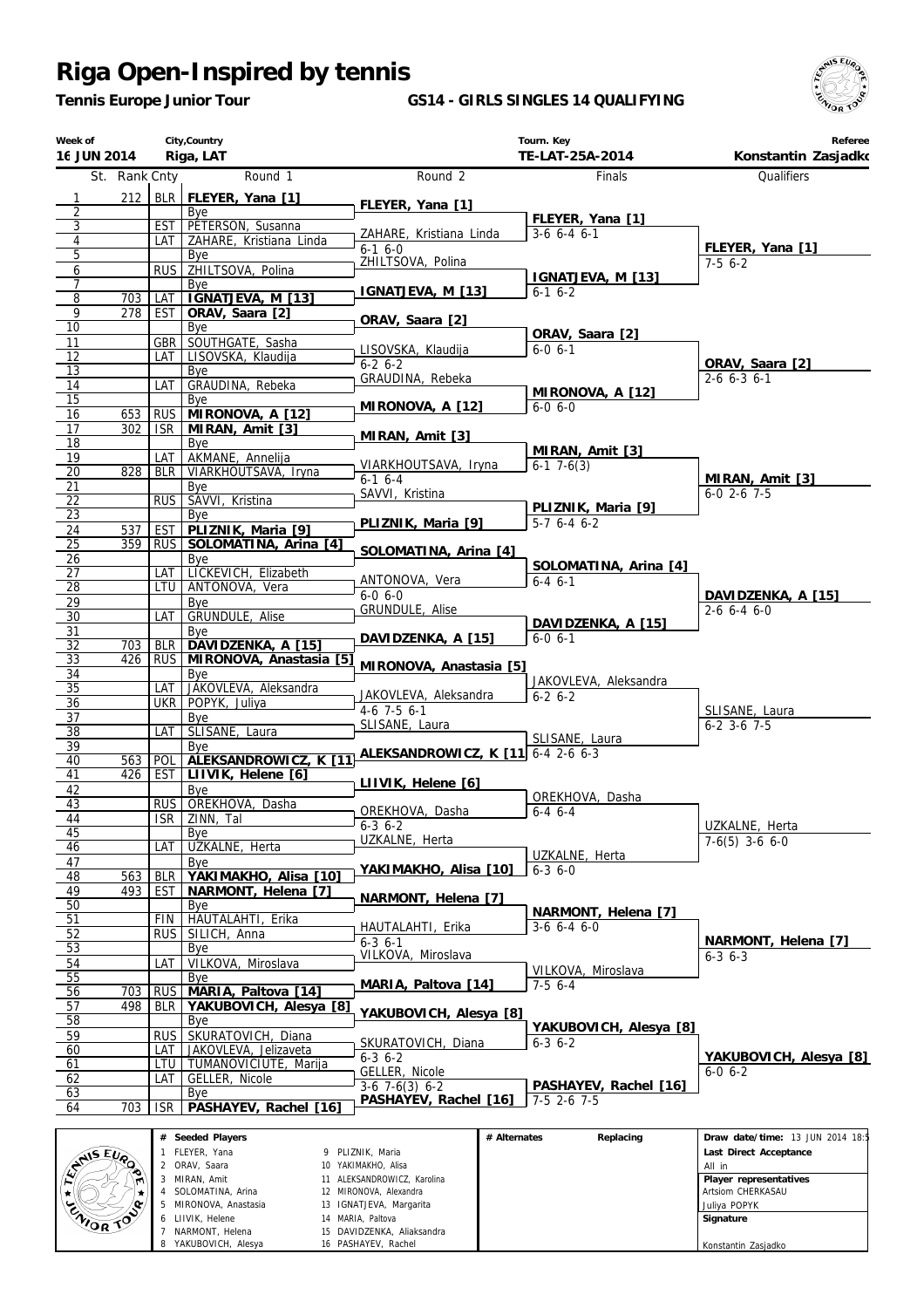*Tennis Europe Junior Tour*

**BD14 - BOYS DOUBLES 14 MAIN DRAW**



| Week of<br>16 JUN 2014 |               |                          | City, Country<br>Riga, LAT                       | Tourn. Key<br>TE-LAT-25A-2014       |            | Referee<br>Konstantin Zasjadko |
|------------------------|---------------|--------------------------|--------------------------------------------------|-------------------------------------|------------|--------------------------------|
|                        | St. Rank Cnty |                          | Round 1                                          | Quarterfinals                       | Semifinals | Final                          |
| $\mathbf{1}$           | 15<br>76      | POL<br>POL               | DUDEK, Tomasz [1]<br>PALUCH, Karol               | DUDEK, Tomasz [1]<br>PALUCH, Karol  |            |                                |
| $\overline{2}$         |               |                          | Bye                                              |                                     |            |                                |
| 3                      | 218           | LTU<br>LTU               | ADOMAVICIUS, Julius<br>SUPRANAVICIUS, Matas      | ADOMAVICIUS, Julius                 | Abandoned  |                                |
| $\overline{4}$         | 319           | <b>ISR</b><br>LAT        | GABRIELY, Nevo<br>ULMANIS, Rudolfs               | SUPRANAVICIUS, Matas<br>$6-1$ $6-4$ |            |                                |
| 5                      | 225<br>47     | <b>BLR</b><br><b>EST</b> | BASALYHA, Tsimafei [4]<br>GLINKA, Daniil         | BASALYHA, Tsimafei [4]              |            | Abandoned                      |
| 6                      |               | <b>RUS</b><br><b>RUS</b> | BAGMANOV, Amir<br>DENISOV, Ivan                  | GLINKA, Daniil<br>$6-2$ $6-3$       |            |                                |
| $\overline{7}$         | 82<br>297     | <b>EST</b><br>EST        | PARTS, Robin Erik<br>SEEMAN, Johannes            |                                     | Abandoned  |                                |
| 8                      |               | LAT<br>LAT               | AUSLANDS, Janis<br>KRAUKLIS, Kristaps            | Abandoned                           |            |                                |
| 9                      | 111<br>173    | LAT<br>LAT               | PUKSHE, Teodors<br>ROCENS, Martins               |                                     |            | Abandoned                      |
| 10                     |               | <b>RUS</b><br><b>RUS</b> | BURNASHOV, Danil<br>VOLKOV, Artem                | Abandoned                           |            |                                |
| 11                     | 51<br>283     | <b>ISR</b><br><b>ISR</b> | GINAT, Roi<br>SAROUK, Yair                       |                                     | Abandoned  |                                |
| 12                     | 52<br>68      | BLR                      | BLR   BARDZIN, Artsiom [3]<br>LASKA, Annei       | 4-1 Abandoned                       |            |                                |
| 13                     | 561           | <b>EST</b><br><b>EST</b> | IRDOJA, Oskar<br>KOORT, Kenneth                  |                                     |            | Abandoned                      |
| 14                     | 415           | <b>RUS</b><br>LAT        | BELOV, Kirill<br>NIKUSHINS, Sergejs              | Abandoned                           |            |                                |
| 15                     |               | <b>RUS</b><br><b>RUS</b> | CHERNYSHEV, Nikolay<br>TURYEV, Maxim             | SKATOV, Timofey [2]                 | Abandoned  |                                |
| 16                     | 40<br>64      |                          | RUS   SKATOV, Timofey [2]<br>GER   TORSKI, Osman | TORSKI, Osman<br>W.O.               |            |                                |



| 1 | DUDEK. Tomasz        |
|---|----------------------|
|   | PALUCH, Karol        |
|   | 2 SKATOV, Timofey    |
|   | TORSKI, Osman        |
| 3 | BARDZIN, Artsiom     |
|   | LASKA, Annei         |
|   | 4 BASALYHA, Tsimafei |
|   |                      |

GLINKA, Daniil

**# Seeded Players**

|              |           | www.riga-open.lv<br>www.tenniseurope.org |  |
|--------------|-----------|------------------------------------------|--|
| # Alternates | Replacing | Draw date/time: 16 JUN 2014 13:0         |  |
|              |           | Last Direct Acceptance                   |  |
|              |           | Bye                                      |  |
|              |           | Player representatives                   |  |
|              |           |                                          |  |
|              |           | Viktoriya KANAPATSKAYA                   |  |
|              |           | Signature                                |  |
|              |           |                                          |  |
|              |           | Konstantin Zasjadko                      |  |